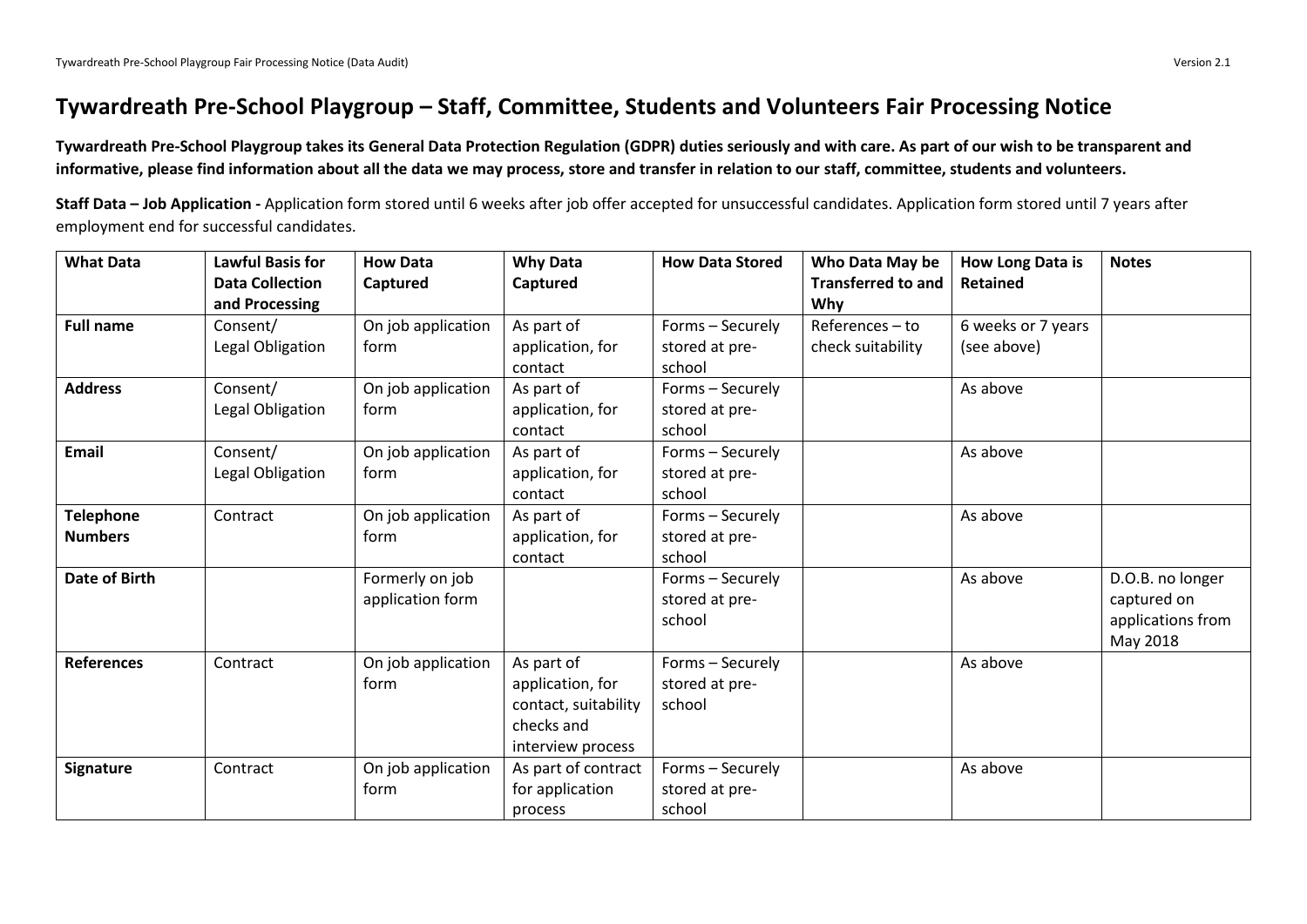| <b>Employment</b>     | Contract | On job application | As part of         | Forms - Securely | As above |  |
|-----------------------|----------|--------------------|--------------------|------------------|----------|--|
| <b>History</b>        |          | form               | application, for   | stored at pre-   |          |  |
|                       |          |                    | suitability checks | school           |          |  |
| <b>Qualifications</b> | Contract | On job application | As part of         | Forms - Securely | As above |  |
|                       |          | form               | application, for   | stored at pre-   |          |  |
|                       |          |                    | suitability checks | school           |          |  |
| <b>Criminal</b>       | Contract | On job application | As part of         | Forms - Securely | As above |  |
| <b>Convictions</b>    |          | form               | application, for   | stored at pre-   |          |  |
|                       |          |                    | suitability checks | school           |          |  |
| <b>Criminal</b>       | Contract | On job application | As part of         | Forms - Securely | As above |  |
| <b>Convictions of</b> |          | form               | application, for   | stored at pre-   |          |  |
| others at same        |          |                    | suitability checks | school           |          |  |
| address               |          |                    |                    |                  |          |  |

**Staff, Committee, Students, Volunteers – Enrolment/Staff Profile Form or Work Experience Consent Form**– Data from this form is used to; process contracts; in case of emergency; to process payroll (and pay associated details such as HMRC for tax, NI, Nest for Pensions); to draw up rota's; for daily attendance registration; for legal obligations, such as listed below in accordance with Ofsted and UK/EU Employment laws; to book training courses, as agreed by the data subject. Name data will also be made accessible to Ofsted during inspections or on their request.

| <b>What Data</b> | <b>Lawful Basis for</b> | <b>How Data</b> | <b>Why Data</b>   | <b>How Data Stored</b>     | Who Data May be           | How Long Data is  | <b>Notes</b> |
|------------------|-------------------------|-----------------|-------------------|----------------------------|---------------------------|-------------------|--------------|
|                  | <b>Data Collection</b>  | Captured        | Captured          |                            | <b>Transferred to and</b> | Retained          |              |
|                  | and Processing          |                 |                   |                            | Why                       |                   |              |
| <b>Full name</b> | Contract/               | On              | As above, to      | On forms, securely         | As detailed above         | 7 years after end |              |
|                  | Legal Obligation        | Enrolment/Staff | process contracts | stored in pre-             |                           | of employment/    |              |
|                  |                         | Profile form/WE |                   | school Single              |                           | volunteer/        |              |
|                  |                         | Consent form    |                   | Central Record File        |                           | committee role    |              |
| <b>Address</b>   | Contract/               | On              | As above, to      | On forms, securely         | As detailed above         | As above          |              |
|                  | Legal Obligation        | Enrolment/Staff | process contracts | stored in pre-             |                           |                   |              |
|                  |                         | Profile form/WE |                   | school Single              |                           |                   |              |
|                  |                         | Consent form    |                   | <b>Central Record File</b> |                           |                   |              |
| Email            | Contract                | On              | As above, to      | On forms, securely         | As detailed above         | As above          |              |
|                  |                         | Enrolment/Staff | process contracts | stored in pre-             |                           |                   |              |
|                  |                         | Profile form/WE |                   | school Single              |                           |                   |              |
|                  |                         | Consent form    |                   | <b>Central Record File</b> |                           |                   |              |
| <b>Telephone</b> | Contract                | On              | As above, to      | On forms, securely         | As detailed above         | As above          |              |
| <b>Numbers</b>   |                         | Enrolment/Staff | process contracts | stored in pre-             |                           |                   |              |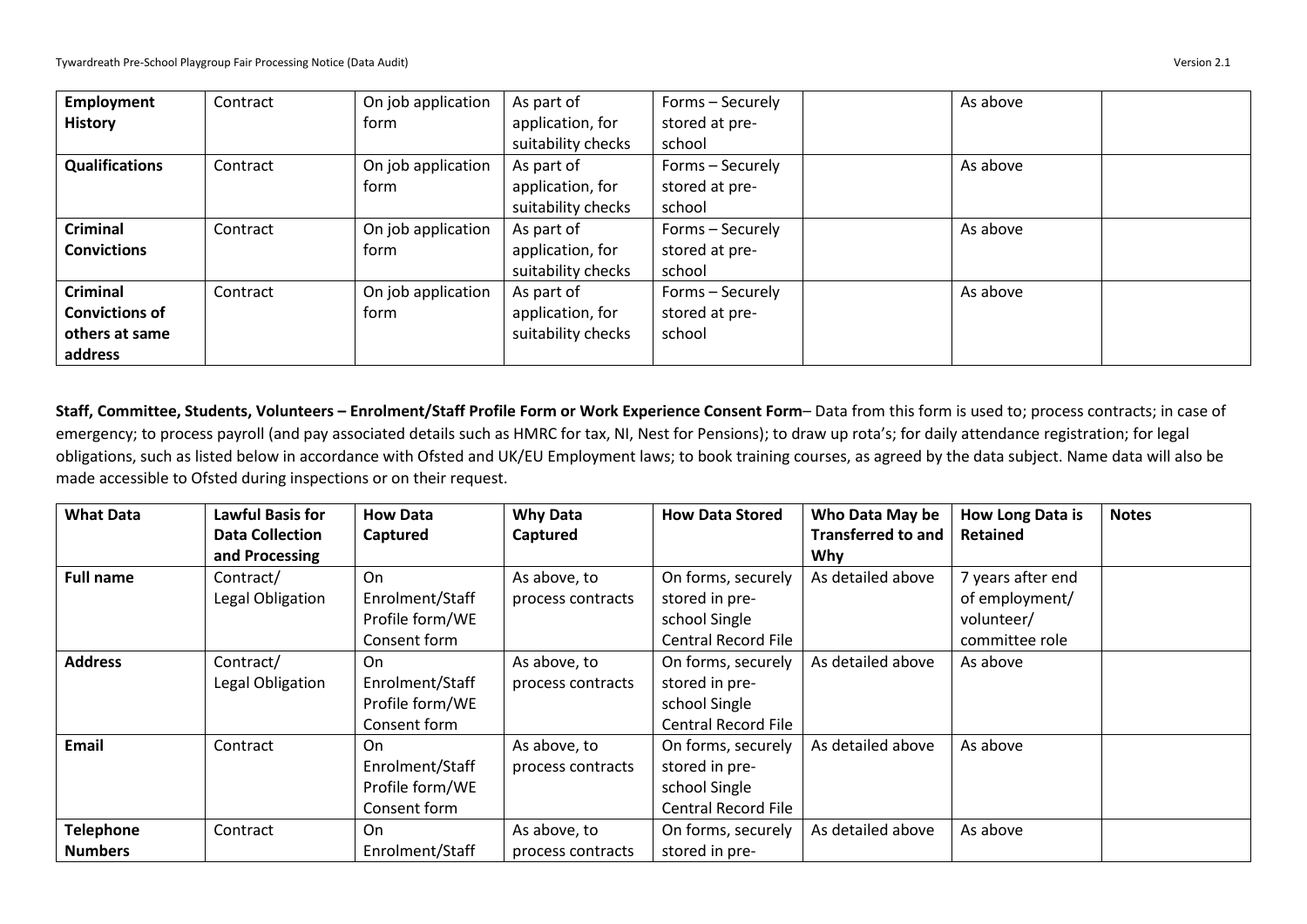|                          |                  | Profile form/WE |                 | school Single              |                    |          |  |
|--------------------------|------------------|-----------------|-----------------|----------------------------|--------------------|----------|--|
|                          |                  | Consent form    |                 | <b>Central Record File</b> |                    |          |  |
| <b>Date of Birth</b>     | Legal Obligation | On              | As above, to    | On forms, securely         | As detailed above  | As above |  |
|                          |                  | Enrolment/Staff | process         | stored in pre-             |                    |          |  |
|                          |                  | Profile form/WE | contracts/legal | school Single              |                    |          |  |
|                          |                  | Consent form    | obligation      | <b>Central Record File</b> |                    |          |  |
| <b>References</b>        | Legal Obligation | On              | As above, to    | On forms, securely         | References as part | As above |  |
|                          |                  | Enrolment/Staff | process         | stored in pre-             | of Suitability     |          |  |
|                          |                  | Profile form/WE | contracts/legal | school Single              | checks             |          |  |
|                          |                  | Consent form    | obligation      | Central Record File        |                    |          |  |
| <b>Date</b>              | Legal Obligation | On              | As above, to    | On forms, securely         | As part of UK/EU   | As above |  |
| Employment/              |                  | Enrolment/Staff | process         | stored in pre-             | Employment law     |          |  |
| <b>Placement</b>         |                  | Profile form/WE | contracts/legal | school Single              |                    |          |  |
| <b>Commenced</b>         |                  | Consent form    | obligation      | <b>Central Record File</b> |                    |          |  |
| <b>Disclosure Detail</b> | Legal Obligation | On              | As above, to    | On forms, securely         | As part of UK/EU   | As above |  |
|                          |                  | Enrolment/Staff | process         | stored in pre-             | Employment law     |          |  |
|                          |                  | Profile form    | contracts/legal | school Single              |                    |          |  |
|                          |                  |                 | obligation      | <b>Central Record File</b> |                    |          |  |
| <b>Signature</b>         | Legal Obligation | On              | As above, to    | On forms, securely         | As part of UK/EU   | As above |  |
|                          |                  | Enrolment/Staff | process         | stored in pre-             | Employment law     |          |  |
|                          |                  | Profile form/WE | contracts/legal | school Single              |                    |          |  |
|                          |                  | Consent form    | obligation      | <b>Central Record File</b> |                    |          |  |
| <b>Qualifications</b>    | Legal Obligation | On              | As above, to    | On forms, securely         | As part of Ofsted  | As above |  |
|                          |                  | Enrolment/Staff | process         | stored in pre-             | requirements       |          |  |
|                          |                  | Profile form    | contracts/legal | school Single              |                    |          |  |
|                          |                  |                 | obligation      | <b>Central Record File</b> |                    |          |  |
| <b>DBS Number &amp;</b>  | Legal Obligation | On              | As above, to    | On forms, securely         | As part of Ofsted  | As above |  |
| Date of Issue            |                  | Enrolment/Staff | process         | stored in pre-             | requirements       |          |  |
|                          |                  | Profile form    | contracts/legal | school Single              |                    |          |  |
|                          |                  |                 | obligation      | <b>Central Record File</b> |                    |          |  |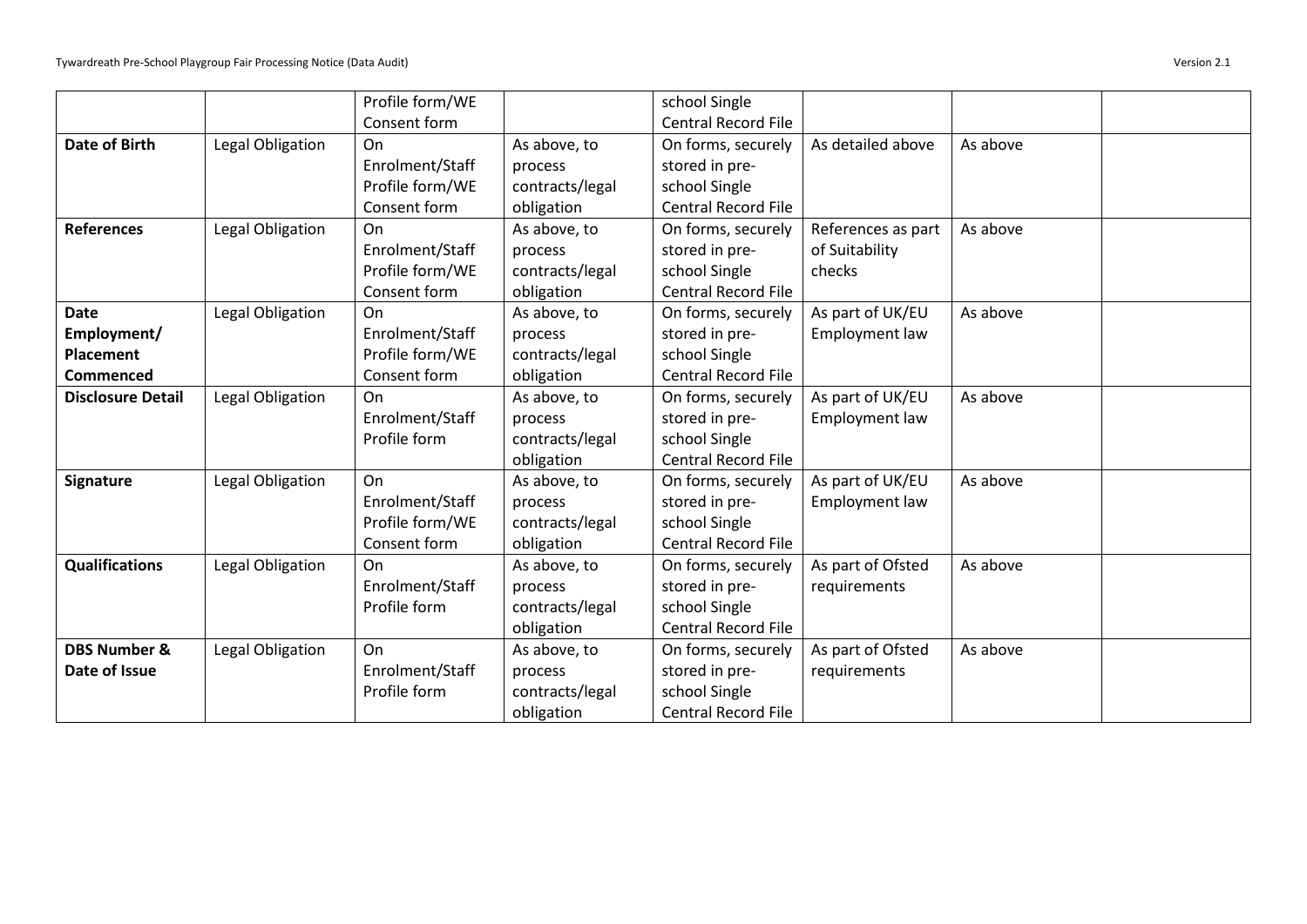| Staff - Payroll Sheet/Payslips Payroll Sheet - Retained for 1 year, sent electronically to Devon PLA Payroll, destroyed, renewed every 12 months. Payslips - One copy given |
|-----------------------------------------------------------------------------------------------------------------------------------------------------------------------------|
| to individual staff member, copy of each payslip retained for 7 years after employment end date.                                                                            |

| <b>What Data</b>        | <b>Lawful Basis for</b> | <b>How Data</b> | <b>Why Data</b>  | <b>How Data Stored</b> | Who Data May be           | How Long Data is    | <b>Notes</b> |
|-------------------------|-------------------------|-----------------|------------------|------------------------|---------------------------|---------------------|--------------|
|                         | <b>Data Collection</b>  | Captured        | Captured         |                        | <b>Transferred to and</b> | Retained            |              |
|                         | and Processing          |                 |                  |                        | <b>Why</b>                |                     |              |
| <b>Full name</b>        | Contract                | Payroll Sheet   | To process wages | On Payroll Sheet       | Devon payroll - To        | Payroll sheets $-1$ |              |
|                         |                         |                 |                  | forms, sent by         | process wages             | year.               |              |
|                         |                         |                 |                  | post or                |                           | Payslips – for 7    |              |
|                         |                         |                 |                  | electronically to      |                           | years after         |              |
|                         |                         |                 |                  | payroll annually.      |                           | employment end      |              |
|                         |                         |                 |                  | Payslips and other     |                           | date                |              |
|                         |                         |                 |                  | payroll details held   |                           |                     |              |
|                         |                         |                 |                  | securely at pre-       |                           |                     |              |
|                         |                         |                 |                  | school managers        |                           |                     |              |
|                         |                         |                 |                  | home office            |                           |                     |              |
| Date of Birth           | Contract                | Payroll Sheet   | To process wages | As above               | As above                  | As above            |              |
| <b>National</b>         | Contract                | Payroll Sheet   | To process wages | As above               | As above                  | As above            |              |
| <b>Insurance Number</b> |                         |                 |                  |                        |                           |                     |              |
| <b>Bank Account</b>     | Contract                | Payroll Sheet   | To process wages | As above               | As above                  | As above            |              |
| Number & Sort           |                         |                 |                  |                        |                           |                     |              |
| Code                    |                         |                 |                  |                        |                           |                     |              |

**Staff, Committee, Students, Volunteers – DBS Application** (Application completed on paper form, emailed to CAPITA, Ofsted and/or DBS processing company and paper copy forms destroyed on receipt of checked DBS).

| <b>What Data</b> | <b>Lawful Basis for</b>   | <b>How Data</b>        | <b>Why Data</b>           | <b>How Data Stored</b> | Who Data May be           | <b>How Long Data is</b> | <b>Notes</b> |
|------------------|---------------------------|------------------------|---------------------------|------------------------|---------------------------|-------------------------|--------------|
|                  | <b>Data Collection</b>    | Captured               | Captured                  |                        | <b>Transferred to and</b> | Retained                |              |
|                  | and Processing            |                        |                           |                        | Why                       |                         |              |
| <b>Full name</b> | <b>Contract and Legal</b> | <b>DBS Application</b> | To process DBS            | On DBS                 | CAPITA or other           | <b>DBS Application</b>  |              |
|                  | Obligation                | Form                   | application as part       | application form,      | <b>DBS Processing</b>     | form destroyed by       |              |
|                  |                           |                        | of ongoing                | securely stored in     | company, as               | cross shredding         |              |
|                  |                           |                        | <b>Suitability Checks</b> | office at pre-         | detailed on the           | after DBS               |              |
|                  |                           |                        |                           | school managers        | form                      | certificate             |              |
|                  |                           |                        |                           | home                   |                           | received by holder      |              |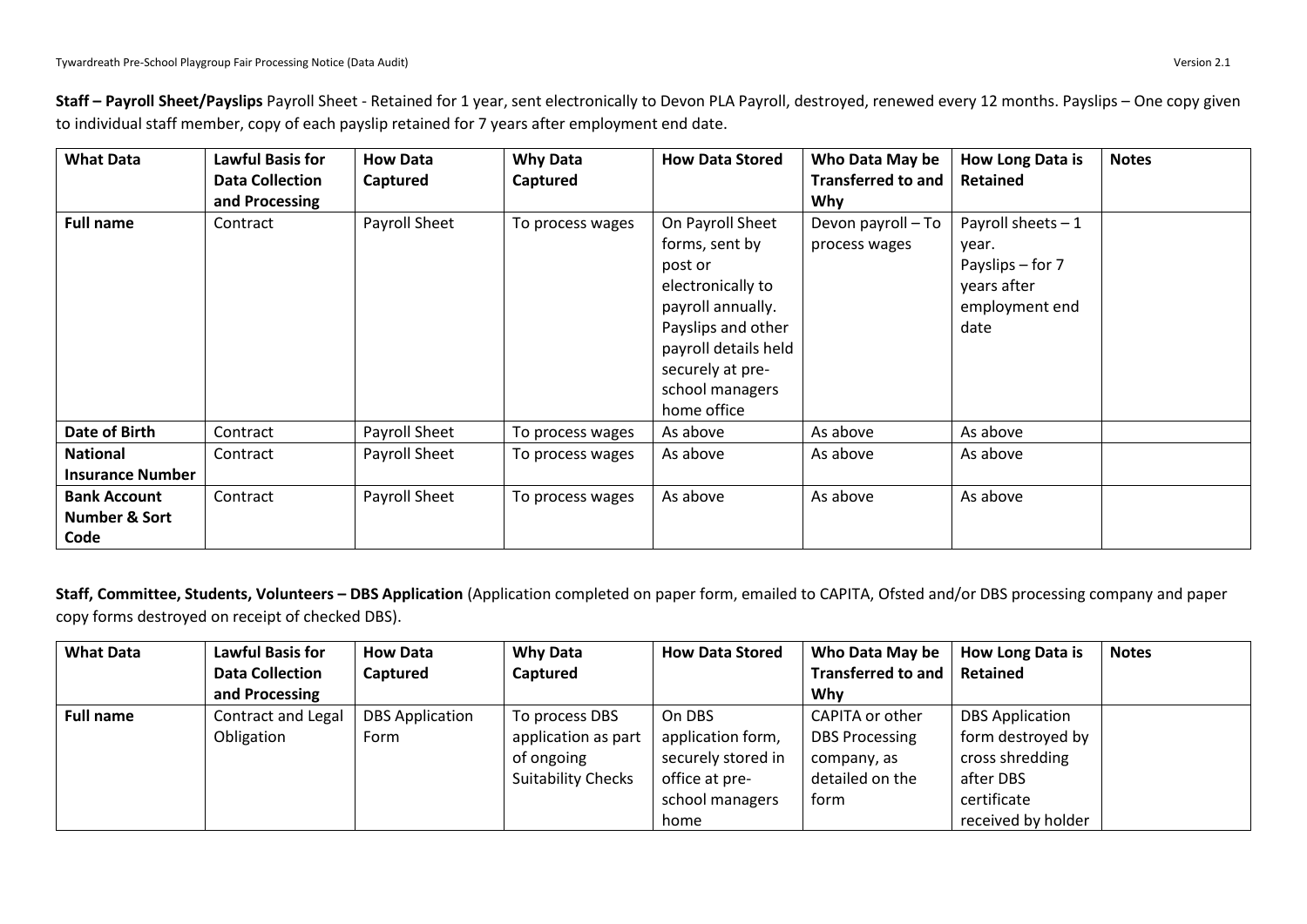| <b>Date of Birth</b>       | Contract and Legal        | <b>DBS Application</b>   | As above           | As above | As above | As above      |
|----------------------------|---------------------------|--------------------------|--------------------|----------|----------|---------------|
|                            | Obligation                | Form                     |                    |          |          |               |
| <b>Addresses for last</b>  | Contract and Legal        | <b>DBS Application</b>   | As above           | As above | As above | As above      |
| 5 years                    | Obligation                | Form                     |                    |          |          |               |
| <b>Email address</b>       | Contract and Legal        | <b>DBS Application</b>   | As above           | As above | As above | As above      |
|                            | Obligation                | Form                     |                    |          |          |               |
| <b>Telephone</b>           | <b>Contract and Legal</b> | <b>DBS Application</b>   | As above           | As above | As above | As above      |
| <b>Number</b>              | Obligation                | Form                     |                    |          |          |               |
| Signature                  | Contract and Legal        | <b>DBS Application</b>   | As above           | As above | As above | As above      |
|                            | Obligation                | Form                     |                    |          |          |               |
| <b>DBS Application</b>     | Contract and Legal        | <b>DBS Application</b>   | As above           | As above | As above | As above      |
| Reference                  | Obligation                | Form                     |                    |          |          |               |
| <b>Passport Number</b>     | Contract and Legal        | <b>Identify Checking</b> | As above           | As above | As above | As above      |
| and dates                  | Obligation                | Form (ICF)               |                    |          |          |               |
| <b>Driving Licence</b>     | Contract and Legal        | <b>Identify Checking</b> | As above           | As above | As above | As above      |
| Number, date and           | Obligation                | Form (ICF)               |                    |          |          |               |
| <b>Country of Issue</b>    |                           |                          |                    |          |          |               |
| <b>Birth Certificate</b>   | Contract and Legal        | <b>Identify Checking</b> | As above           | As above | As above | As above      |
| <b>Issue date</b>          | Obligation                | Form (ICF)               |                    |          |          |               |
| <b>Marriage</b>            | Contract and Legal        | <b>Identify Checking</b> | As above           | As above | As above | As above      |
| <b>Certificate Date</b>    | Obligation                | Form (ICF)               |                    |          |          |               |
| <b>Verifiers Name</b>      | Contract and Legal        | <b>Identify Checking</b> | As above           | As above | As above | As above      |
|                            | Obligation                | Form (ICF)               |                    |          |          |               |
| <b>Verifiers Address</b>   | Contract and Legal        | <b>Identify Checking</b> | As above           | As above | As above | As above      |
|                            | Obligation                | Form (ICF)               |                    |          |          |               |
| <b>Verifiers email</b>     | Contract and Legal        | <b>Identify Checking</b> | As above           | As above | As above | As above      |
|                            | Obligation                | Form (ICF)               |                    |          |          |               |
| <b>Verifiers</b>           | Contract and Legal        | <b>Identify Checking</b> | As above           | As above | As above | As above      |
| <b>Telephone</b>           | Obligation                | Form (ICF)               |                    |          |          |               |
| <b>Number</b>              |                           |                          |                    |          |          |               |
| <b>Verifiers Signature</b> | Contract and Legal        | <b>Identify Checking</b> | As above           | As above | As above | As above      |
|                            | Obligation                | Form (ICF)               |                    |          |          |               |
| <b>Full Name</b>           | <b>OFSTED Suitability</b> | Suitability Letter       | Ofsted Suitability | As above |          | 7 Years after |
|                            | Letter                    | Copy Sent by             | letter             |          |          | employment/   |
|                            |                           | <b>OFSTED</b>            |                    |          |          | volunteer/    |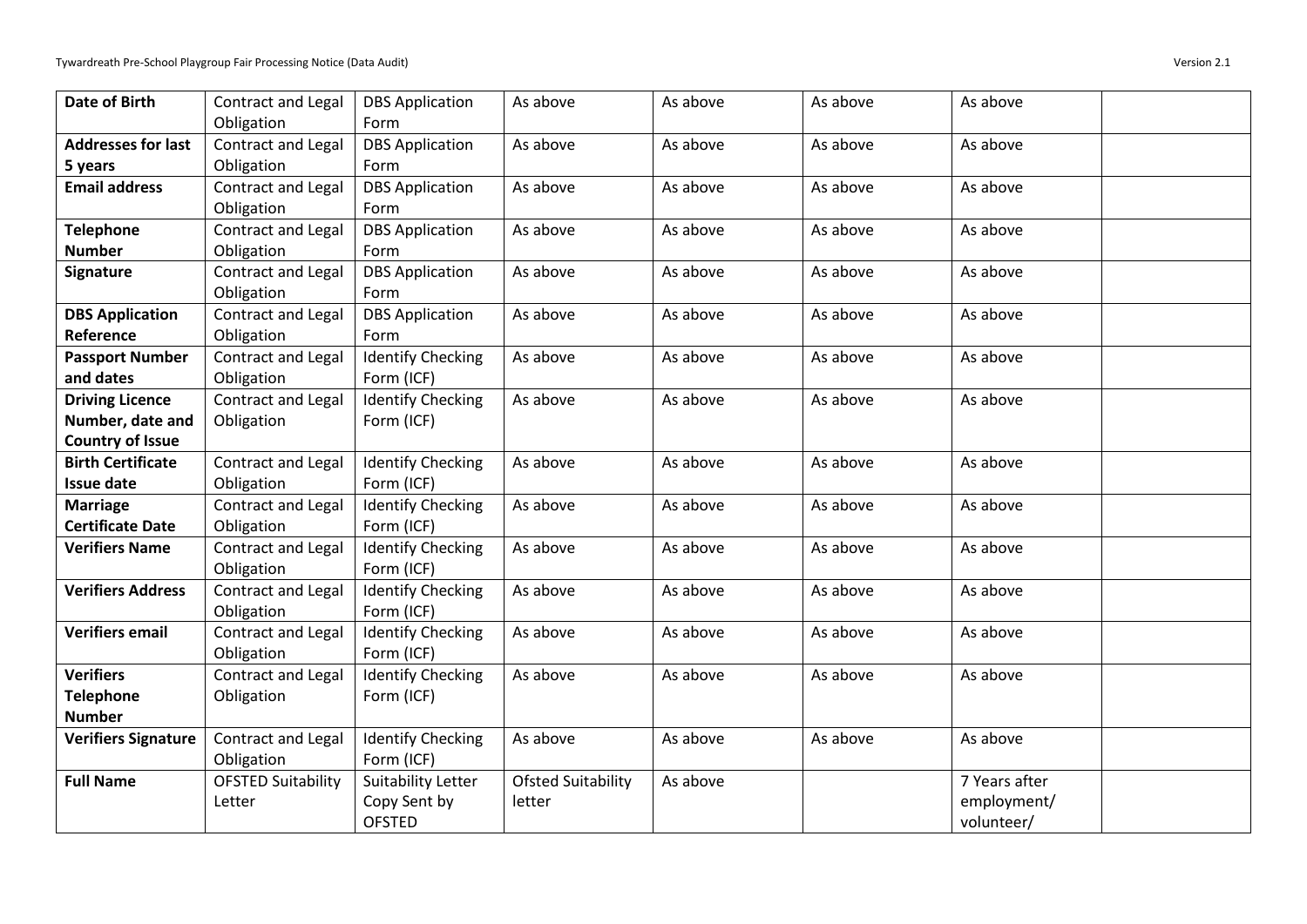|  |  |  | committee end |  |
|--|--|--|---------------|--|
|  |  |  | date          |  |

**Staff, Committee, Students, Volunteers – DBS Record** (DBS details recorded by manager by sight of original copy. DBS returned immediately to owner, DBS details recorded in digital Single Central Record and on Staff Enrolment Form.)

| <b>What Data</b>      | <b>Lawful Basis for</b>   | <b>How Data</b>   | <b>Why Data</b>      | <b>How Data Stored</b> | Who Data May be           | How Long Data is | <b>Notes</b> |
|-----------------------|---------------------------|-------------------|----------------------|------------------------|---------------------------|------------------|--------------|
|                       | <b>Data Collection</b>    | Captured          | Captured             |                        | <b>Transferred to and</b> | Retained         |              |
|                       | and Processing            |                   |                      |                        | <b>Why</b>                |                  |              |
| <b>Full name</b>      | <b>Contract and Legal</b> | From Original DBS | To confirm           | On digital Single      | <b>UK Government</b>      | 7 Years after    |              |
|                       | Obligation                |                   | ongoing suitability, | Central Record         | portability checker       | employment/      |              |
|                       |                           |                   | In accordance with   | and on Staff           |                           | volunteer/       |              |
|                       |                           |                   | Ofsted               | <b>Enrolment Forms</b> |                           | committee end    |              |
|                       |                           |                   |                      |                        |                           | date             |              |
| <b>DBS Number</b>     | Contract and Legal        | From Original DBS | As above             | On digital Single      | As above                  | As above         |              |
|                       | Obligation                |                   |                      | <b>Central Record</b>  |                           |                  |              |
|                       |                           |                   |                      | and on Staff           |                           |                  |              |
|                       |                           |                   |                      | <b>Enrolment Forms</b> |                           |                  |              |
| <b>DBS Issue Date</b> | Contract and Legal        | From Original DBS | As above             | On digital Single      | As above                  | As above         |              |
|                       | Obligation                |                   |                      | Central Record         |                           |                  |              |
|                       |                           |                   |                      | and on Staff           |                           |                  |              |
|                       |                           |                   |                      | <b>Enrolment Forms</b> |                           |                  |              |
| Date of Birth         | Contract and Legal        | From Original DBS | As above             | On digital Single      | As above                  | As above         |              |
|                       | Obligation                |                   |                      | <b>Central Record</b>  |                           |                  |              |
|                       |                           |                   |                      | and on Staff           |                           |                  |              |
|                       |                           |                   |                      | <b>Enrolment Forms</b> |                           |                  |              |
| <b>DBS Issuer</b>     | Contract and Legal        | From Original DBS | As above             | On digital Single      |                           | As above         |              |
|                       | Obligation                |                   |                      | <b>Central Record</b>  |                           |                  |              |
|                       |                           |                   |                      | and on Staff           |                           |                  |              |
|                       |                           |                   |                      | <b>Enrolment Forms</b> |                           |                  |              |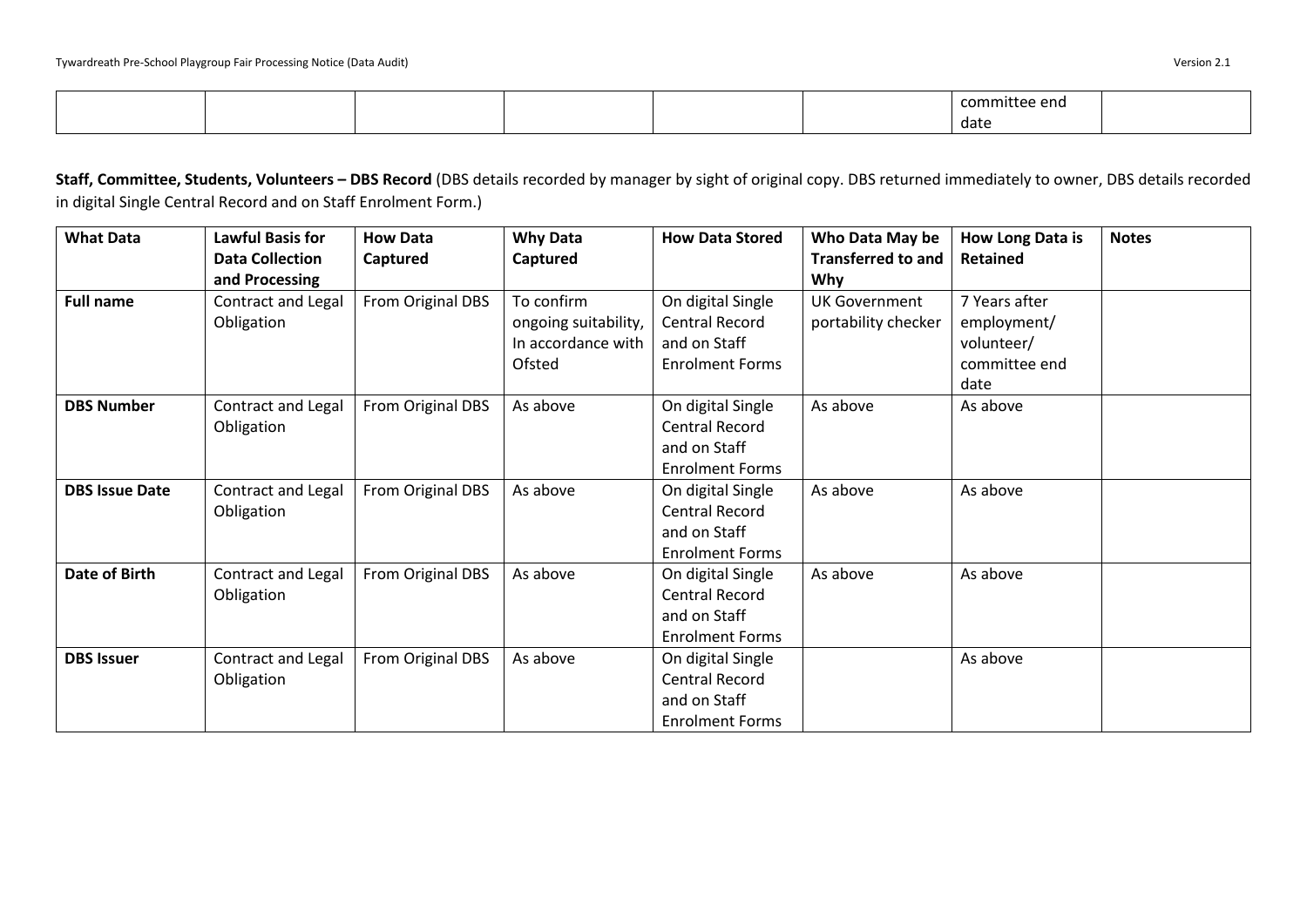| <b>What Data</b>                             | <b>Lawful Basis for</b><br><b>Data Collection</b><br>and Processing | <b>How Data</b><br>Captured          | <b>Why Data</b><br>Captured                                          | <b>How Data Stored</b>                                                              | Who Data May be<br><b>Transferred to and</b><br><b>Why</b>                                      | <b>How Long Data is</b><br><b>Retained</b>                                        | <b>Notes</b> |
|----------------------------------------------|---------------------------------------------------------------------|--------------------------------------|----------------------------------------------------------------------|-------------------------------------------------------------------------------------|-------------------------------------------------------------------------------------------------|-----------------------------------------------------------------------------------|--------------|
| <b>Full name</b>                             | Consent                                                             | On Health<br><b>Declaration Form</b> | As part of ongoing<br>suitability checks.<br>In case of<br>emergency | On forms, securely<br>stored in pre-<br>school Single<br><b>Central Record File</b> | <b>Medical services</b><br>only in case of an<br>emergency if data<br>subject cannot<br>consent | New form<br>completed<br>annually and old<br>form destroyed by<br>cross shredding |              |
| <b>Doctors</b>                               | Consent                                                             | On Health<br>Declaration Form        | As above                                                             | As above                                                                            | As above                                                                                        | As above                                                                          |              |
| <b>Other Medical</b><br><b>Professionals</b> | Consent                                                             | On Health<br>Declaration Form        | As above                                                             | As above                                                                            | As above                                                                                        | As above                                                                          |              |
| <b>Health Conditions</b>                     | Consent                                                             | On Health<br>Declaration Form        | As above                                                             | As above                                                                            | As above                                                                                        | As above                                                                          |              |
| <b>Medication</b>                            | Consent                                                             | On Health<br>Declaration Form        | As above                                                             | As above                                                                            | As above                                                                                        | As above                                                                          |              |
| Hospital<br><b>Admissions</b>                | Consent                                                             | On Health<br><b>Declaration Form</b> | As above                                                             | As above                                                                            | As above                                                                                        | As above                                                                          |              |
| <b>Allergies</b>                             | Consent                                                             | On Health<br>Declaration Form        | As above                                                             | As above                                                                            | As above                                                                                        | As above                                                                          |              |

**Staff/Students Health Declaration –** By completing the Staff Health Declaration Form, you are consenting to the capture, storage and processing of the data as follows: Students will also provide health details on the Cornwall Schools Work Experience Scheme Placement and Approval Consent Forms

### **Additional documentation that may include the full names of staff, committee, students, volunteers:**

- The 'Who's Who' board with details of staff, committee and volunteers names in the porch
- Committee and staff meeting minutes
- Our pre-school prospectus
- Our website
- Our Facebook page and messages sent on Facebook Messenger
- The key group list
- Qualification Certificates displayed on the wall, such as First Aid, Food Safety
- Setting targets and development aims
- Daily register
- Risk Assessments
- Working Together forms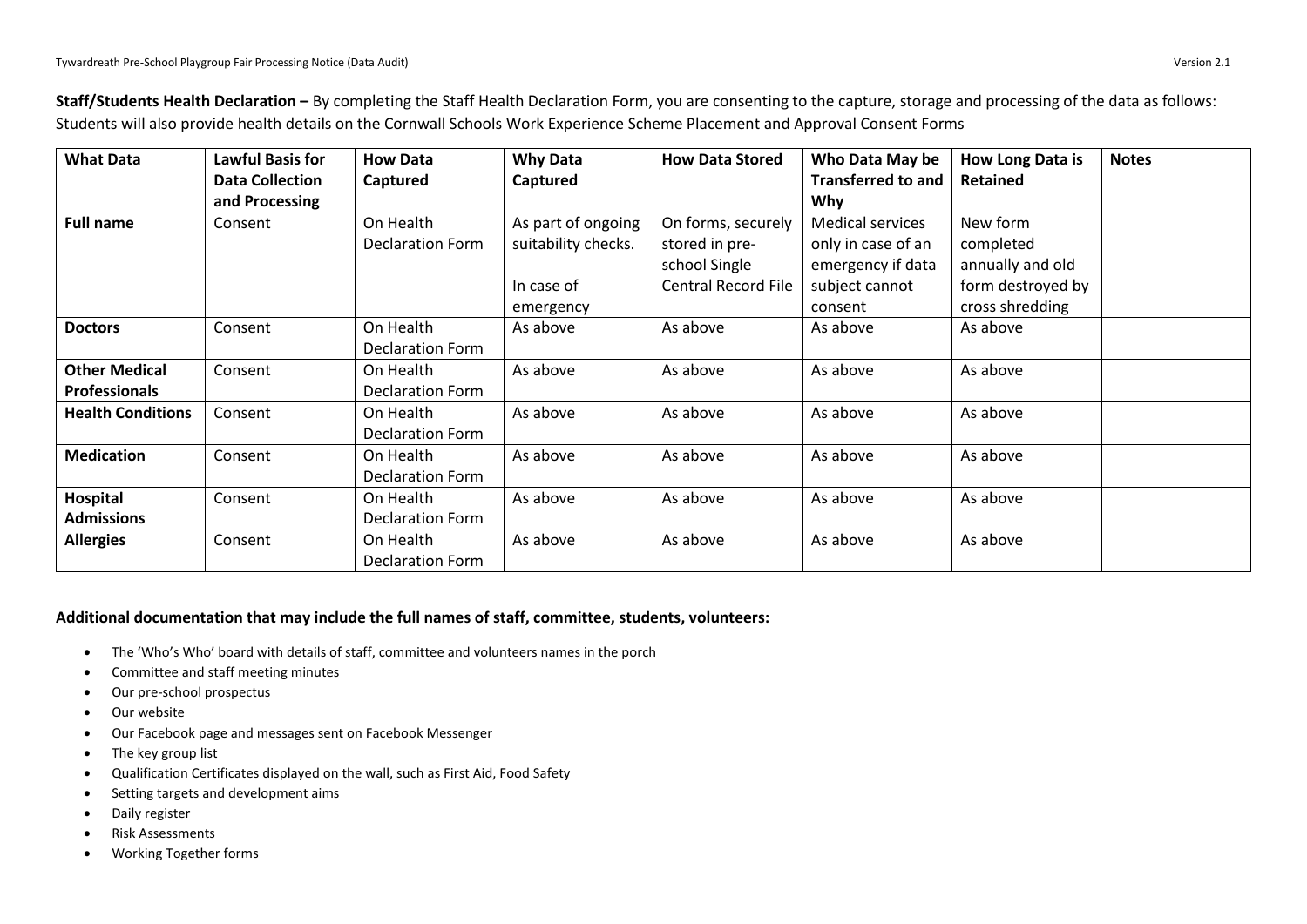#### **Photographs of staff, committee, students and volunteers**

Images (photographs and recordings of image data) maybe captured, stored, process or transferred via one of the official pre-school devices (staff Kindles, managers Blackberry or other photographic devises owned by Tywardreath Pre-School, unless a staff/committee/volunteer member opts out to the pre-school manager in writing.

The data subject (photograph subject) can request to have individual photographs/recordings removed, on request.

Photographs maybe transferred via the following platforms, (but is not limited to), unless specified by the data subject (photograph subject):

- Facebook
- **Twitter**
- Pinterest
- Yahoo mail
- Pre-School website, hosted by WIX
- Amazon Prime
- Media, such as newspapers, advertising

#### **Tywardreath Pre-School Playgroup is a Joint Data Processor with the following agencies or companies:**

| <b>Agency or</b><br>Company                                           | <b>Lawful Basis for</b><br><b>Data Collection</b><br>and Processing | <b>Why Data</b><br>Captured                                      | <b>How Data</b><br>Captured                                             | <b>How Data Stored</b>                                                    | <b>How Data</b><br><b>Transferred</b> | How Long Data is<br><b>Retained</b>     | <b>Notes</b>                                                                     |
|-----------------------------------------------------------------------|---------------------------------------------------------------------|------------------------------------------------------------------|-------------------------------------------------------------------------|---------------------------------------------------------------------------|---------------------------------------|-----------------------------------------|----------------------------------------------------------------------------------|
| <b>Facebook</b>                                                       | Contract                                                            | To promote the<br>daily life and<br>events of the pre-<br>school | By photos and<br>names on posts,<br>photos and<br>messages              | On Facebook                                                               | Unlimited as pubic<br>site            | Indefinitely                            | Please see<br>Facebook for their<br><b>GDPR</b> privacy<br>agreement             |
| <b>Twitter</b>                                                        | Contract                                                            | To promote the<br>daily life and<br>events of the pre-<br>school | By photos and<br>names on posts,<br>photos and<br>messages              | On Facebook                                                               | Unlimited as pubic<br>site            | Indefinitely                            | Please see Twitter<br>for their GDPR<br>privacy agreement                        |
| <b>Pinterest</b>                                                      | Contract                                                            | To promote the<br>daily life and<br>events of the pre-<br>school | By photos and<br>names on posts,<br>photos and<br>messages              | On Facebook                                                               | Unlimited as pubic<br>site            | Indefinitely                            | Please see<br>Pinterest for their<br><b>GDPR</b> privacy<br>agreement            |
| <b>Pre-School</b><br><b>Learning Alliance</b><br><b>Devon Payroll</b> | Contract                                                            | To process payroll                                               | On digital payroll<br>spreadsheet.<br>On annual payroll<br>details form | Digital payroll<br>spreadsheets are<br>stored on an<br>encrypted external | By email                              | 7 years after<br>employment end<br>date | Please see Pre-<br><b>School Learning</b><br>Alliance Devon<br>Payroll for their |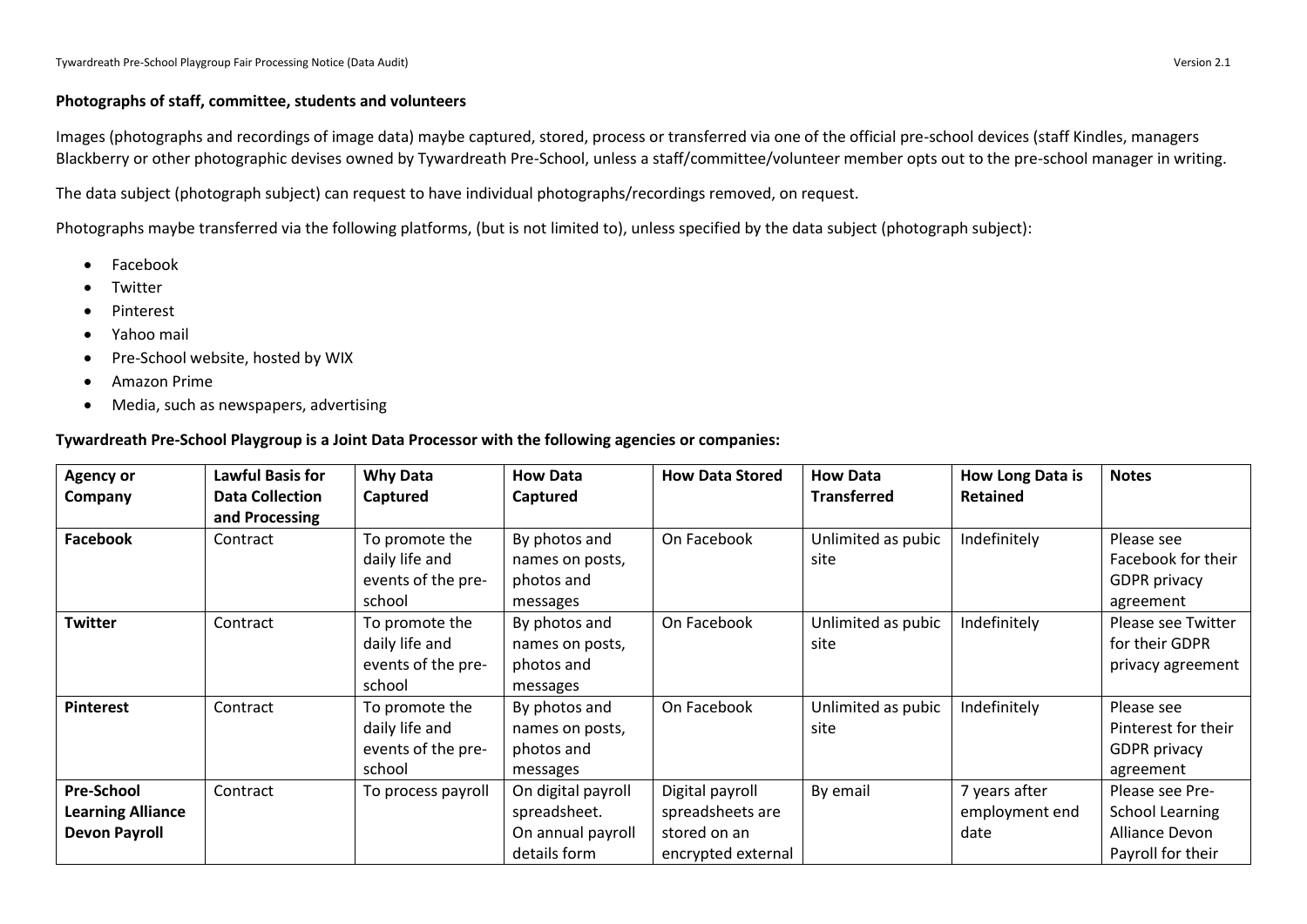|                     |                    |                    |                    | hard drive, kept     |                     |                     | <b>GDPR</b> privacy |
|---------------------|--------------------|--------------------|--------------------|----------------------|---------------------|---------------------|---------------------|
|                     |                    |                    |                    | securely in the      |                     |                     | agreement           |
|                     |                    |                    |                    | pre-school           |                     |                     |                     |
|                     |                    |                    |                    | managers home        |                     |                     |                     |
|                     |                    |                    |                    | office.              |                     |                     |                     |
|                     |                    |                    |                    | Payroll forms sent   |                     |                     |                     |
|                     |                    |                    |                    | annually to Devon    |                     |                     |                     |
|                     |                    |                    |                    | Payroll by           |                     |                     |                     |
|                     |                    |                    |                    | email/post           |                     |                     |                     |
| <b>HMRC</b>         | Contract and Legal | To process pay     | On payslips and    | In payroll file kept | Through the         | 7 years after       | Please see HMRC     |
|                     | Obligation         | related payments   | payroll processing | securely in the      | <b>HMRC Website</b> | employment end      | for their GDPR      |
|                     |                    |                    | paperwork          | pre-school           |                     | date                | privacy agreement   |
|                     |                    |                    |                    | managers home        |                     |                     |                     |
|                     |                    |                    |                    | office.              |                     |                     |                     |
| <b>Nest</b>         | Contract           | To process         | On payslips and    | Kept securely in     | Through the NEST    | 7 years after       | Please see Nest for |
|                     |                    | pension            | payroll processing | the pre-school       | Website             | employment end      | their GDPR privacy  |
|                     |                    |                    | paperwork          | managers home        |                     | date                | agreement           |
|                     |                    |                    |                    | office               |                     |                     |                     |
| <b>RIDDOR</b>       | Consent and Legal  | Legal Obligation   | On pre-school      | Forms - Securely     | In the case of a    | Indefinitely or up  | Please see RIDDOR   |
| (Reporting of       | Obligation         | on a notable       | accident/incident  | stored at pre-       | notifiable incident | to three years      | for their GDPR      |
| Injuries, Diseases, |                    | accident or        | form. RIDDOR also  | school               | or accident at pre- | after the date of   | privacy agreement   |
| <b>Dangerous</b>    |                    | incident           | have their own     |                      | school we must      | the record          |                     |
| <b>Occurrences</b>  |                    |                    | forms              |                      | contact RIDDOR by   |                     |                     |
| <b>Regulations)</b> |                    |                    |                    |                      | law                 |                     |                     |
| <b>Tapestry</b>     | Contract           | To set up a        | To make a staff    |                      | Data entered into   | Until 6 weeks after | Please see          |
|                     |                    | keyperson account  | profile to enable  |                      | Tapestry to allow   | employment end      | Tapestry for their  |
|                     |                    | and to record      | observations and   |                      | staff to have their | date                | <b>GDPR</b> privacy |
|                     |                    | observations and   | photos to be       |                      | own accounts to     |                     | agreement           |
|                     |                    | photos as part of  | added              |                      | access and record   |                     |                     |
|                     |                    | the EYFS           |                    |                      | observations and    |                     |                     |
|                     |                    | Curriculum, as     |                    |                      | photos for their    |                     |                     |
|                     |                    | outlined by Ofsted |                    |                      | key children        |                     |                     |
| Amazon              | Consent            | We store photos    | Photos taken on    | Kindles internal     | From Amazon         | Until data subject  | Please see Amazon   |
|                     |                    | on Amazon Prime,   | staff held pre-    | memory and           | prime storage to    | (photo subject)     | for their GDPR      |
|                     |                    | via the pre-school | school Amazon      | Amazon Prime for     | Tapestry            | request for them    | privacy             |
|                     |                    | Kindles, which are | Kindles and stored | additional storage   |                     | to de deleted       | agreement.          |
|                     |                    | only used by pre-  | on the internal    |                      |                     |                     |                     |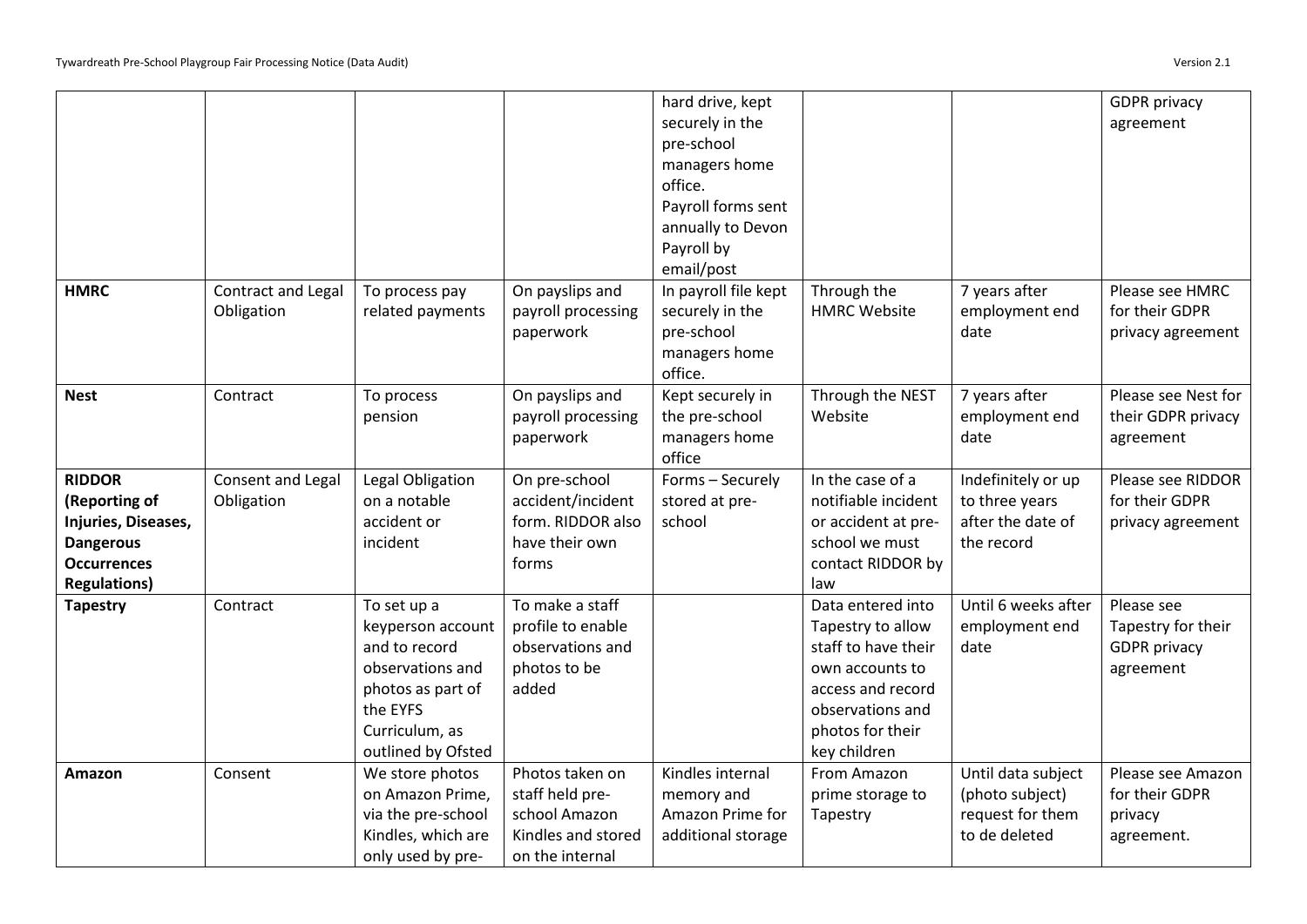|                                             |                  | school staff. Some<br>photos may<br>contain staff<br>members image                                                                                         | memory and on<br>external memory<br>on Amazon Prime                                |                                                                                                                |                                                                        |                                                                                                                  | All our staff<br>Kindles are<br>password<br>protected and<br>encrypted                         |
|---------------------------------------------|------------------|------------------------------------------------------------------------------------------------------------------------------------------------------------|------------------------------------------------------------------------------------|----------------------------------------------------------------------------------------------------------------|------------------------------------------------------------------------|------------------------------------------------------------------------------------------------------------------|------------------------------------------------------------------------------------------------|
| Yahoo (Oath)                                | Contract         | Yahoo is our email<br>provider for our<br>two email<br>accounts. We<br>email through<br>Yahoo and process<br>email addresses<br>and names<br>through email | Email addresses<br>and email holders<br>name is stored in<br>our Yahoo<br>contacts | In Yahoo contacts                                                                                              | Via emails<br>between us and<br>data subject (email<br>address holder) | We retain email<br>addresses on our<br>Yahoo account for<br>legitimate interest<br>reasons, for up to<br>4 years | Link to Oath GDPR<br>data details:<br>https://www.oath.com/en-gb/my-<br>data/#startingwithdata |
| <b>UK Government</b>                        | Contract         | Checking ongoing<br>suitability of adults<br>using GOV.uk DBS<br>portability Checker                                                                       | From staff<br>enrolment forms                                                      | It is entered into<br>the GOV.uk portal<br>page, search<br>details maybe<br>stored by their<br>capture systems |                                                                        |                                                                                                                  | Please see GOV.uk<br>DBS for their GDPR<br>privacy agreement                                   |
| Quickbooks                                  | Contract         | To process<br>accounts and<br>create invoices                                                                                                              | Staff / volunteer /<br>committee data<br>not processed on<br>Quickbooks            | On Quickbooks<br>servers                                                                                       |                                                                        |                                                                                                                  | Please see<br>Quickbooks for<br>their GDPR privacy<br>agreement                                |
| <b>WIX</b>                                  | Consent          | To provide<br>information for<br>public with<br>regards to the<br>staff/committee<br>and volunteers                                                        | Verbal permission<br>sought from each<br>individual                                | On WIX website<br>host servers                                                                                 | On WIX host<br>server                                                  | Until data subject<br>asks for data to be<br>removed                                                             | Please see WIX for<br>their GDPR privacy<br>agreement                                          |
| <b>Peter Williams</b><br><b>Accountants</b> | Legal Obligation | To audit annual<br>accounts                                                                                                                                | All accounting<br>documentation is<br>submitted for<br>audit                       | Annual accounts<br>securely stored at<br>pre-school after<br>audit                                             |                                                                        | 6 years                                                                                                          | Please see Peter<br>Williams<br>Accountants for<br>their GDPR privacy<br>agreement             |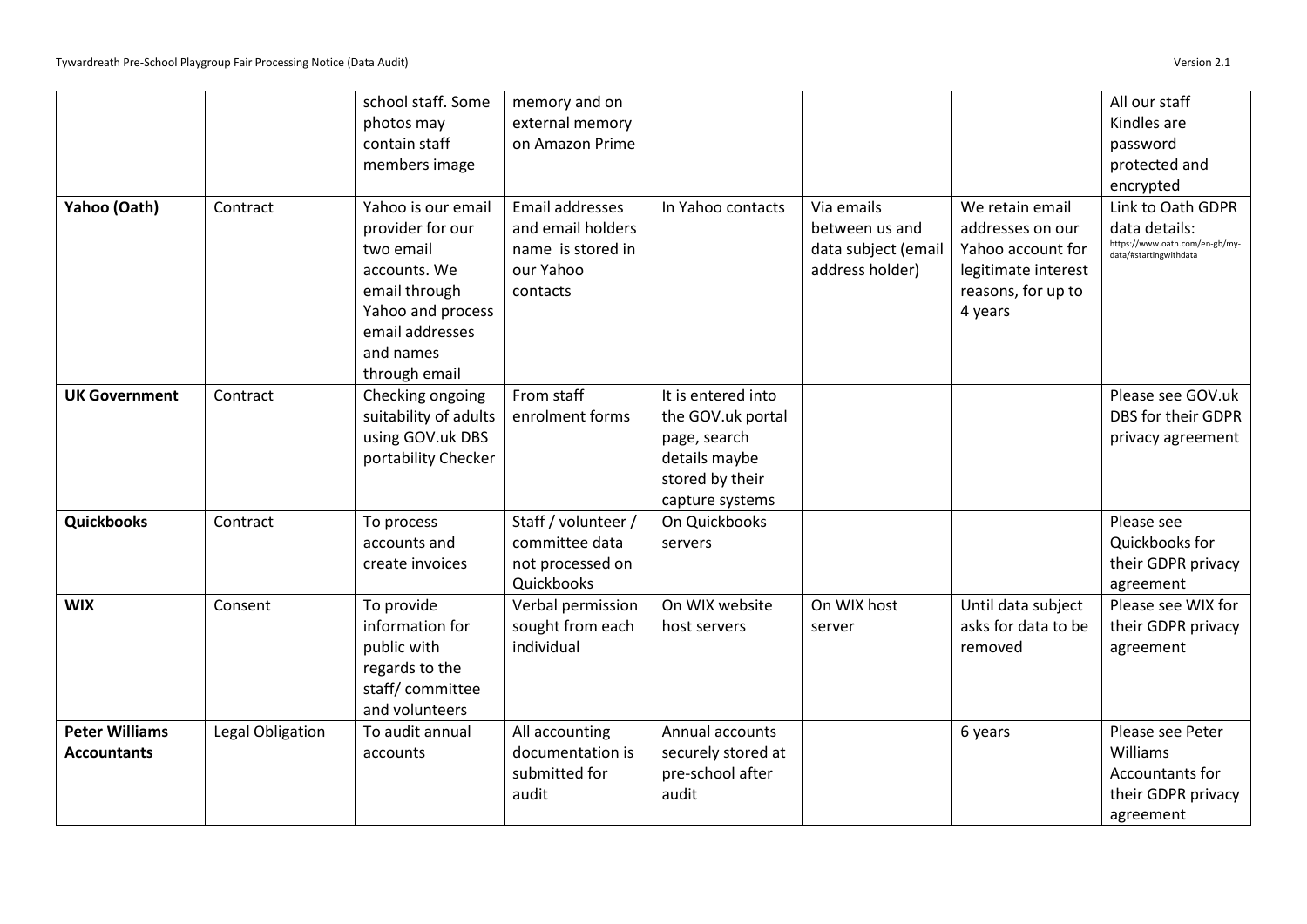| <b>Agency or</b><br>Company                                        | <b>Lawful Basis for</b><br><b>Data Collection</b><br>and Processing | <b>How Data</b><br>Captured | <b>Why Data</b><br>Captured                                       | <b>How Data Stored</b>                         | Who Data May be<br><b>Transferred to and</b><br>Why | How Long Data is<br>Retained                                                                                   | <b>Notes</b>                                                                             |
|--------------------------------------------------------------------|---------------------------------------------------------------------|-----------------------------|-------------------------------------------------------------------|------------------------------------------------|-----------------------------------------------------|----------------------------------------------------------------------------------------------------------------|------------------------------------------------------------------------------------------|
| <b>Virtual College</b>                                             | Consent                                                             |                             | For course<br>enquiry, booking,<br>attendance or<br>certification | By Virtual College                             | Training provider                                   | By pre-school Until<br>2 weeks after<br>course attended.<br>For training<br>provider, please<br>see their GDPR | Please see Virtual<br>College for their<br><b>GDPR</b> privacy<br>agreement              |
| Educare/Pre-<br><b>School Learning</b><br><b>Alliance Training</b> | Consent                                                             |                             | As above                                                          | By Educare/PLA                                 | As above                                            | As above                                                                                                       | Please see<br>Educare/PLA for<br>their GDPR privacy<br>agreement                         |
| <b>Cornwall Council</b><br><b>Training</b><br><b>Department</b>    | Consent                                                             |                             | As above                                                          | By Cornwall<br><b>Council Training</b><br>Team | As above                                            | As above                                                                                                       | Please see<br>Cornwall Council<br>Training for their<br><b>GDPR</b> privacy<br>agreement |
| <b>Other Third Party</b><br>Trainers, e.g. First<br>Aid, PLA       | Consent                                                             |                             | As above                                                          | By training<br>provider as<br>specified        | As above                                            | As above                                                                                                       | Please see training<br>company for their<br><b>GDPR</b> privacy<br>agreement             |

**Training Providers –** By verbal agreement of a training enquiry or a training booking, you consent to your data being transferred to the following data processors:

**Education Settings for work experience and college students –** By requesting a placement at our pre-school, you consent to your data being processed as a joint processor between Tywardreath Pre-School Playgroup and your school or college.

| <b>School or College</b> | <b>Lawful Basis for</b> | <b>How Data</b>   | <b>Why Data</b>   | <b>How Data Stored</b> | Who Data May be           | <b>How Long Data is</b> | <b>Notes</b>       |
|--------------------------|-------------------------|-------------------|-------------------|------------------------|---------------------------|-------------------------|--------------------|
|                          | <b>Data Collection</b>  | Captured          | Captured          |                        | <b>Transferred to and</b> | Retained                |                    |
|                          | and Processing          |                   |                   |                        | Why                       |                         |                    |
| Your secondary           | Consent                 | On joint          | For course        | By us and your         |                           | 7 years after           | Please see your    |
| <b>School or FE</b>      |                         | processing forms, | enquiry, booking, | education              |                           | placement finishes      | own setting for    |
| college or HE            |                         | such as placement | attendance or     | provider.              |                           |                         | their GDPR privacy |
| university               |                         | confirmation and  | certification     |                        |                           |                         | agreement          |
|                          |                         | consent forms     |                   |                        |                           |                         |                    |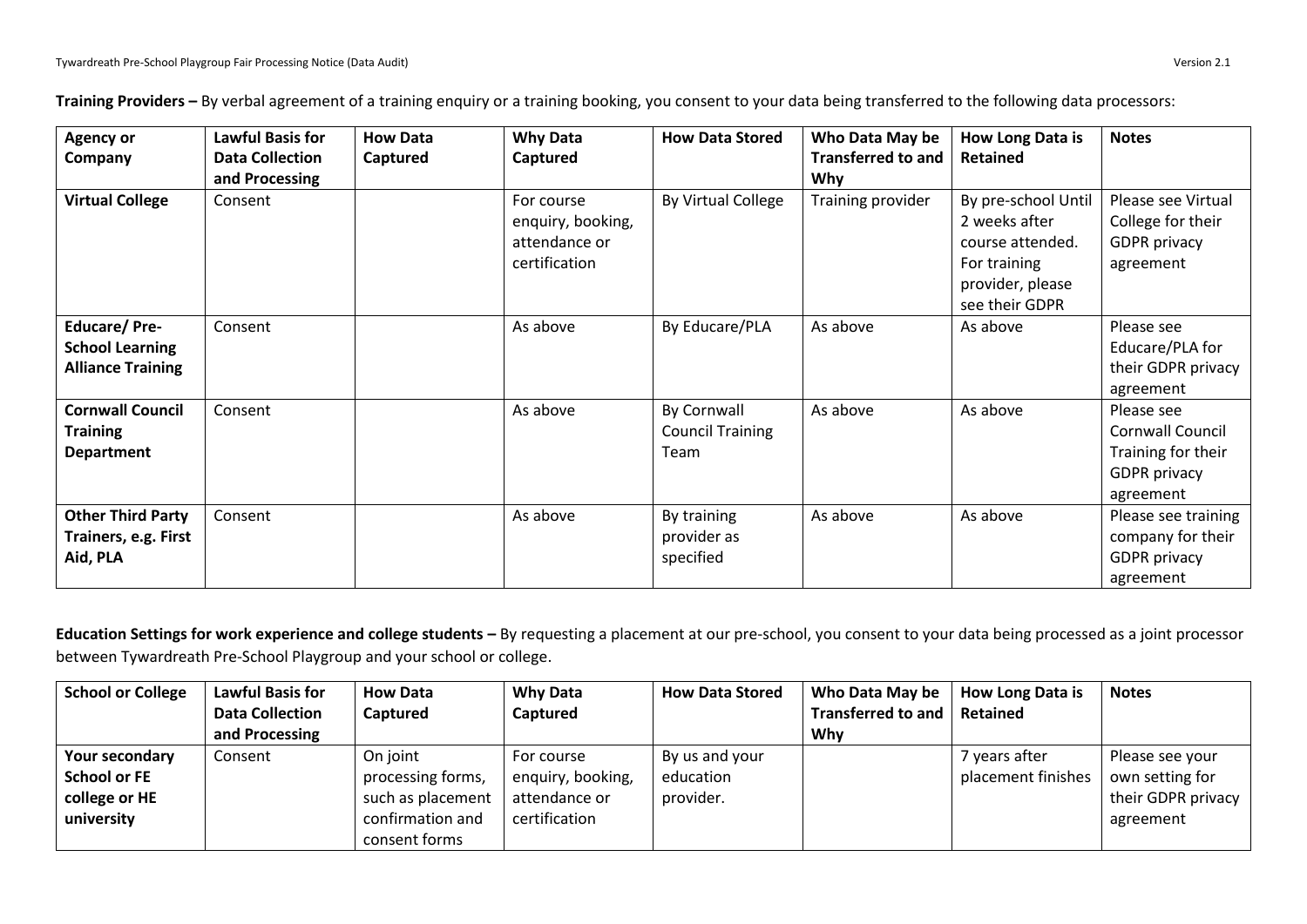**Tywardreath Pre-School Playgroup is a joint Data Processor with the following agencies or companies using data of management staff/committee for a point of contact, (contact data such as name, email, address, telephone number):**

| <b>What Data</b>          | <b>Lawful Basis for</b><br><b>Data Collection</b> | <b>How Data</b><br>Captured | <b>Why Data</b><br>Captured | <b>How Data Stored</b> | Who Data May be<br><b>Transferred to and</b> | <b>How Long Data is</b><br><b>Retained</b> | <b>Notes</b> |
|---------------------------|---------------------------------------------------|-----------------------------|-----------------------------|------------------------|----------------------------------------------|--------------------------------------------|--------------|
|                           | and Processing                                    |                             |                             |                        | Why                                          |                                            |              |
| <b>St Austell Brewery</b> | Contract                                          | Trustees names              | As part of our              | On paper copy of       | Solicitor                                    | Until 7 years after                        |              |
|                           |                                                   | and contact data            | contract with St            | lease an in pre-       |                                              | lease end                                  |              |
|                           |                                                   | details are                 | <b>Austell Brewery</b>      | school business        |                                              |                                            |              |
|                           |                                                   | captured on the             |                             | plan                   |                                              |                                            |              |
|                           |                                                   | lease and rental            |                             |                        |                                              |                                            |              |
|                           |                                                   | agreement and               |                             |                        |                                              |                                            |              |
|                           |                                                   | solicitors                  |                             |                        |                                              |                                            |              |
|                           |                                                   | documentation               |                             |                        |                                              |                                            |              |
| <b>Utilities</b>          | Contract                                          | Managers contact            | As a point of               | On utilities data      |                                              | Until 7 years after                        |              |
| <b>Companies</b>          |                                                   | data given to               | contact for utilities       | software, on paper     |                                              | contract end                               |              |
|                           |                                                   | utilities                   | contracts                   | and electronic         |                                              |                                            |              |
|                           |                                                   | companies, such             |                             | billing and            |                                              |                                            |              |
|                           |                                                   | as, but not limited         |                             | invoicing              |                                              |                                            |              |
|                           |                                                   | to BT, Scottish             |                             |                        |                                              |                                            |              |
|                           |                                                   | Power,                      |                             |                        |                                              |                                            |              |
| <b>Lloyds Bank</b>        | Contract                                          | Bank account                | As part of contract         | Held with Lloyds       |                                              | Until 7 years after                        |              |
|                           |                                                   | holders personal            | with Lloyds Bank            | bank, on paper         |                                              | contract end                               |              |
|                           |                                                   | data given to               |                             | and electronic         |                                              |                                            |              |
|                           |                                                   | Lloyds bank as              |                             | statements and         |                                              |                                            |              |
|                           |                                                   | part of account             |                             | associated             |                                              |                                            |              |
|                           |                                                   | requirements                |                             | paperwork              |                                              |                                            |              |
| Government                | Contract                                          | Finance managers            | As a point of               | By voucher             |                                              | Until 12 months                            |              |
| <b>Childcare Voucher</b>  |                                                   | contact data given          | contact as part of          | scheme and on          |                                              | after vouchers end                         |              |
| <b>Scheme</b>             |                                                   | as part of contract         | contract                    | associated             |                                              |                                            |              |
|                           |                                                   |                             |                             | paperwork              |                                              |                                            |              |
| <b>Cool Milk</b>          | Contract                                          | Managers contact            | As a point of               | Held on Cool           |                                              | See Cool Milk's                            |              |
|                           |                                                   | data given as part          | contact as part of          | Milk's system          |                                              | GDPR notice for                            |              |
|                           |                                                   | of contract                 | contract                    |                        |                                              | further details                            |              |
| <b>Edenred</b>            | Contract                                          | Managers contact            | As a point of               | Held on Edenred's      |                                              | See Edenred's                              |              |
|                           |                                                   | data given as part          | contact as part of          | system                 |                                              | GDPR notice for                            |              |
|                           |                                                   | of contract                 | contract                    |                        |                                              | further details                            |              |